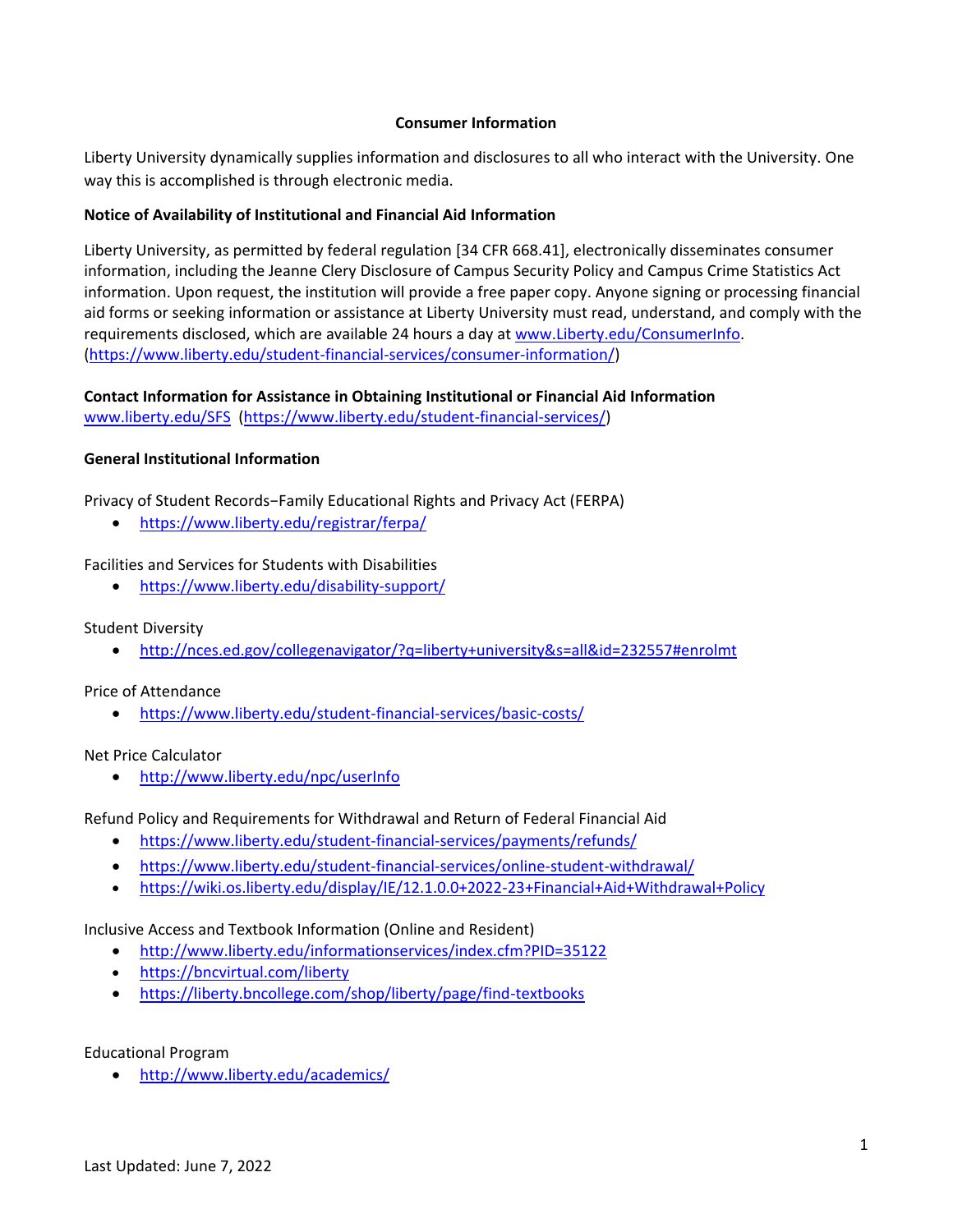Instructional Facilities

• <http://www.liberty.edu/aboutliberty/#CampusFacilities>

#### Faculty

• <http://www.liberty.edu/academics/>

Transfer of Credit Policies and Articulation Agreements

• <https://www.liberty.edu/registrar/transferring-courses/>

Written Arrangements Regarding Transfer Partnerships with Schools (Online and Resident)

- <https://www.liberty.edu/registrar/course-transfer-equivalency/>
- <https://www.liberty.edu/online/transfer-students/>

#### Transfer Partnerships

• <https://www.liberty.edu/online/transfer-partnerships/>

Accreditation, Approval, and Licensure of Institution and Programs <https://www.liberty.edu/about/institutional-and-program-accreditation/>

#### Copyright Infringement−Policies and Sanctions

• <http://www.liberty.edu/library/copyright-guide/>

#### Computer Use and File Sharing

• <https://wiki.os.liberty.edu/display/IE/4.1.8.0+Peer+to+Peer+File+Sharing+Policy>

#### Student Activities

• <http://www.liberty.edu/campuslife/>

Career and Job Placement Services

• <https://www.liberty.edu/career-services/>

#### Teacher Preparation Program Report

• <https://title2.ed.gov/Public/Home.aspx>

State Council of Higher Education for Virginia (SCHEV) Profile for Liberty University

• <http://research.schev.edu/iprofile.asp?UID=232557>

Appeal and Complaint Policies

• <https://www.liberty.edu/student-financial-services/account-appeals-complaints/>

#### SACSCOC: Liberty by the Numbers

• <https://www.liberty.edu/institutional-effectiveness/student-achievement/>

LU Send and the Washington Fellowship

- <https://www.liberty.edu/osd/lu-send/>
- <https://www.liberty.edu/career-services/internships/washington-fellowship/>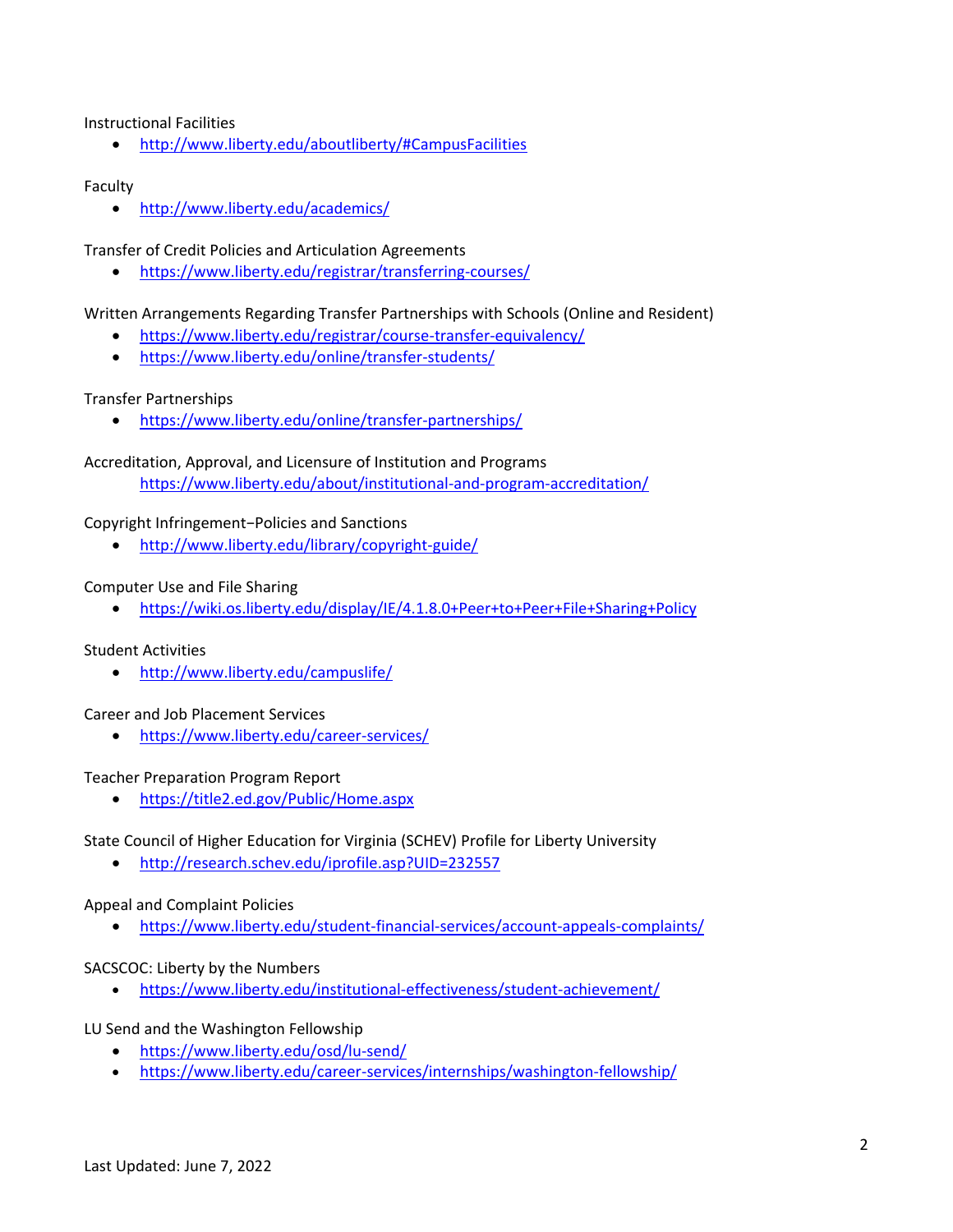#### GDPR Privacy Notice

• <https://wiki.os.liberty.edu/display/IE/GDPR+Privacy+Notice>

#### Liberty University Whistleblower Portal

• <https://app.convercent.com/en-US/LandingPage/5f3f8708-9469-ec11-a989-000d3ab9f062>

#### **Student Financial Assistance**

Assistance Available From Federal, State, Local, and Institutional Programs

• <https://www.liberty.edu/student-financial-services/>

#### Federal Work Study Program

• <https://www.liberty.edu/student-financial-services/federal-work-study/>

Federal Student Financial Aid Penalties for Drug Law Violations

• <https://www.liberty.edu/student-financial-services/consumer-information/loans/>

#### Cohort Default Rates

• <https://www.liberty.edu/student-financial-services/financial-aid-statistics/>

#### Initial Loan Counseling for Student Borrowers

• <https://studentaid.gov/>

#### Exit Counseling for Student Borrowers

• <https://studentaid.gov/>

Institutional Code of Conduct for Education Loans

• <https://www.liberty.edu/student-financial-services/consumer-information/loans/>

#### Preferred Lender Lists

• <https://www.liberty.edu/student-financial-services/consumer-information/loans/>

#### Preferred Lender Arrangements

• <https://www.liberty.edu/student-financial-services/consumer-information/loans/>

College Financing Plan (made available to all undergraduate students and all levels of military students in ASIST once awarded financial aid)

• <https://www.liberty.edu/student-financial-services/college-financing-plan/>

#### Financial Aid Disbursement Process

• <https://www.liberty.edu/student-financial-services/payments/financial-aid-disbursement/>

Enrollment and Academic Decisions Affecting your Aid Eligibility

• <https://www.liberty.edu/student-financial-services/eligibility-and-enrollment/>

## 2022-2023 Award Terms and Conditions

• <https://wiki.os.liberty.edu/display/IE/4.1.9.0+2022-23+Award+Terms+and+Conditions>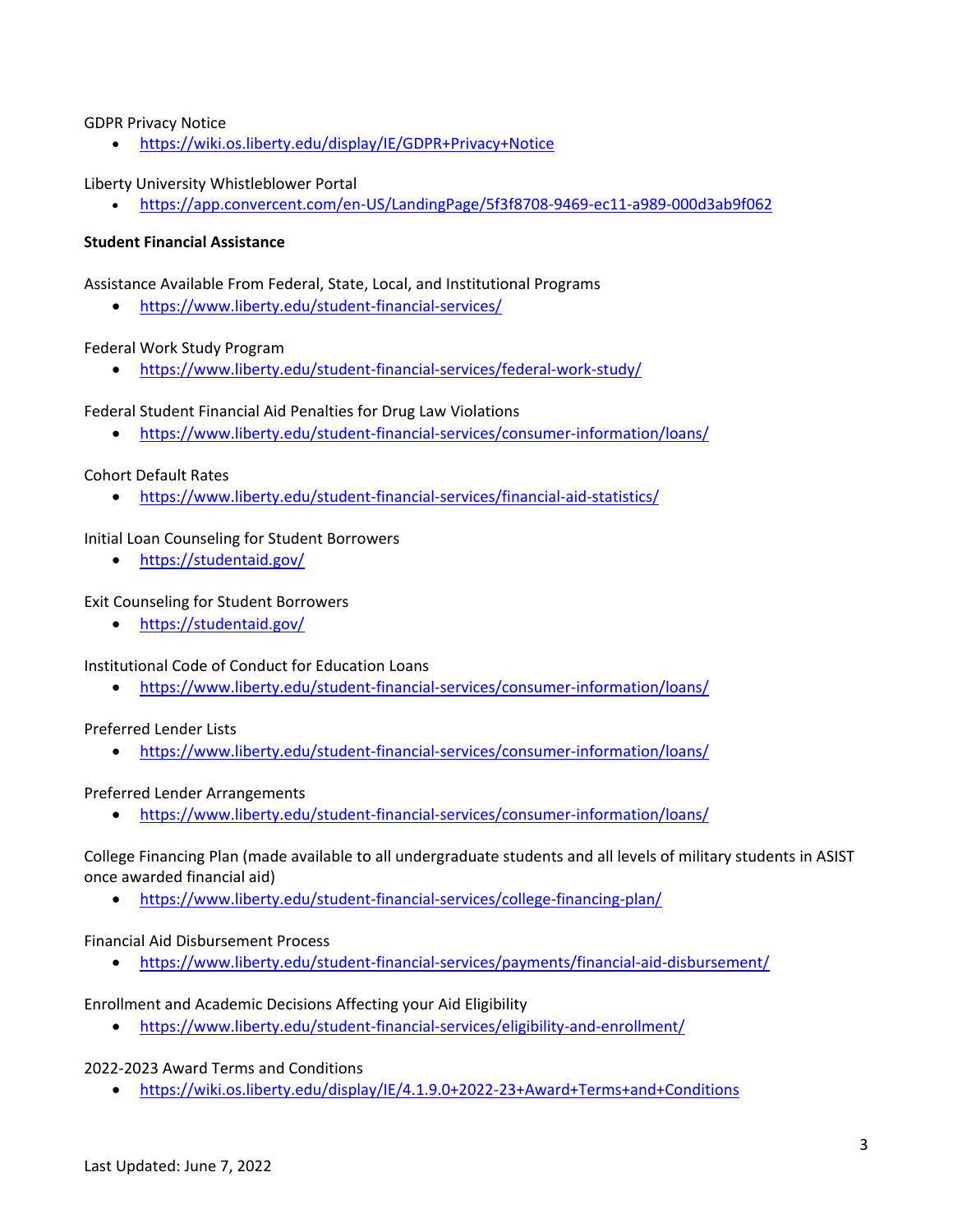# 2021-2022 Award Terms and Conditions

• <https://wiki.os.liberty.edu/display/IE/4.1.9.0+2021-22+Award+Terms+and+Conditions>

Third Party Servicer Cash Management Contract

• <https://www.vibeaccount.com/swc/doc/landing/1dxkim0r4rv9groakjy7>

Financial Summary Information

• <https://www.liberty.edu/student-financial-services/financial-aid-statistics/>

Satisfactory Academic Progress

• <https://www.liberty.edu/student-financial-services/eligibility-and-enrollment/>

# **Health and Safety**

Drug and Alcohol Abuse Prevention Program

- <http://www.samhsa.gov/prevention/>
- <http://www.collegedrinkingprevention.gov/>
- <http://www.drugabuse.gov/>

# Office of Community Life: Safe and Drug-Free Schools and Communities

[https://www.liberty.edu/student-financial-services/wp](https://www.liberty.edu/student-financial-services/wp-content/uploads/sites/118/2019/11/Safe_and_Drug_Free.pdf)[content/uploads/sites/118/2019/11/Safe\\_and\\_Drug\\_Free.pdf](https://www.liberty.edu/student-financial-services/wp-content/uploads/sites/118/2019/11/Safe_and_Drug_Free.pdf)

# 2021-2022 Drug and Alcohol Abuse Prevention Program

• [https://www.liberty.edu/student-financial-services/wp-content/uploads/sites/118/2021/11/DAAPP-](https://www.liberty.edu/student-financial-services/wp-content/uploads/sites/118/2021/11/DAAPP-2021-2022.docx)[2021-2022.docx](https://www.liberty.edu/student-financial-services/wp-content/uploads/sites/118/2021/11/DAAPP-2021-2022.docx)

Substance Abuse Awareness

• <https://www.liberty.edu/students/community-life/substance-abuse-awareness/>

# Vaccination Policies

• <https://www.liberty.edu/students/health-wellness/health-records/>

Campus Security Policies, Crime Statistics and Crime Log

- <https://www.liberty.edu/police/emergency-information/>
- <https://www.liberty.edu/police/campus-safety-and-security/>
- [https://www.liberty.edu/police/wp-content/uploads/sites/100/2021/09/2021\\_Annual-Security-](https://www.liberty.edu/police/wp-content/uploads/sites/100/2021/09/2021_Annual-Security-Report.pdf)[Report.pdf](https://www.liberty.edu/police/wp-content/uploads/sites/100/2021/09/2021_Annual-Security-Report.pdf)

Fire Safety Policies, Fire Statistics and Fire Log (On-Campus Housing Facilities)

• [https://www.liberty.edu/police/wp-content/uploads/sites/100/2021/09/2021\\_Annual-Security-](https://www.liberty.edu/police/wp-content/uploads/sites/100/2021/09/2021_Annual-Security-Report.pdf)[Report.pdf](https://www.liberty.edu/police/wp-content/uploads/sites/100/2021/09/2021_Annual-Security-Report.pdf)

Sexual Assault Awareness: Safety and Prevention and Steps to Take to Prevent Sexual Assault

- <https://www.rainn.org/safety-prevention>
- <https://www.rainn.org/articles/your-role-preventing-sexual-assault>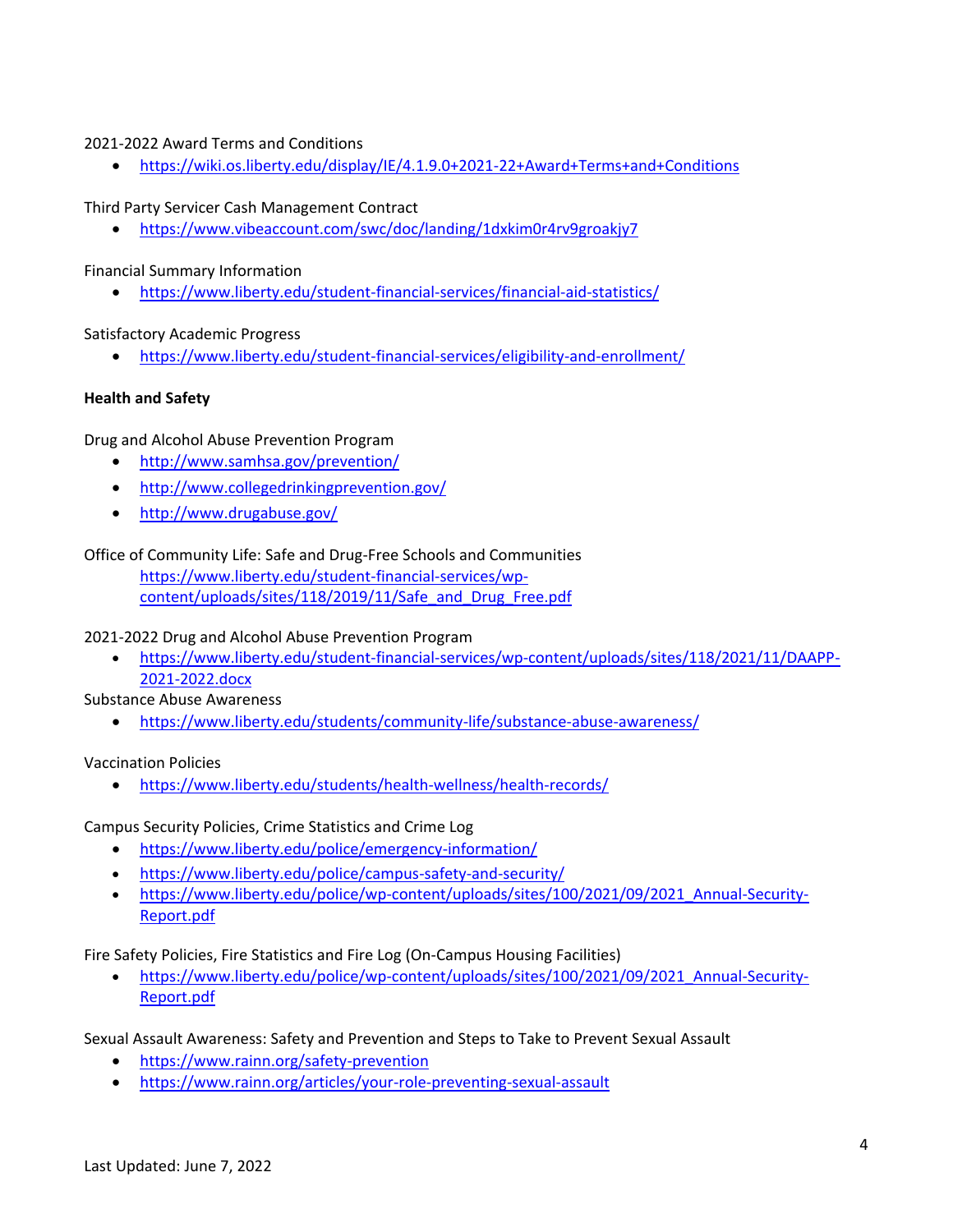Title IX and Student Safety

• <https://www.liberty.edu/title-ix/>

## **Student Outcomes**

Six-Year Cohort Graduation Rates

• <https://www.liberty.edu/student-financial-services/consumer-information/loans/#gradrateinfo>

Average Student Loan Indebtedness

• <https://www.liberty.edu/student-financial-services/consumer-information/loans/>

## Retention Rate

• <https://nces.ed.gov/collegenavigator/?q=liberty&s=all&id=232557>

Graduation Rates (Student Right-to-Know Act)

• <https://nces.ed.gov/collegenavigator/?q=liberty&s=all&id=232557>

## Transfer-out Rates (Student Right-to-Know Act)

• <https://nces.ed.gov/collegenavigator/?q=liberty&s=all&id=232557>

## Institutional Six-Year Cohort Graduation Rate

• <https://www.liberty.edu/institutional-effectiveness/student-achievement/>

## Graduation Rates and Transfer Rates for Students Receiving Athletically Related Student Aid (Student Right-to-Know Act)

[https://web3.ncaa.org/aprsearch/public\\_reports/inst2020/355.pdf?v=161589964167](https://web3.ncaa.org/aprsearch/public_reports/inst2020/355.pdf?v=161589964167)

## Academic Progress Rates for Students Receiving Athletically Related Student Aid

• <http://www.ncaa.org/about/resources/research/division-i-academic-progress-rate-apr>

## Graduate and Professional Education Placement for Graduates

• <https://www.liberty.edu/institutional-effectiveness/student-achievement/>

## Consumer Information Outcome Disclosures

• <https://www.liberty.edu/student-financial-services/consumer-information/loans/>

## **Municipal Bonds Continuing Disclosure**

University's Aggregate Applicants, Acceptances, and Matriculants

• <https://nces.ed.gov/collegenavigator/?q=liberty+university&s=all&id=232557#admsns>

## University's Acceptance Rate and Resident Acceptance Rate

- <https://www.liberty.edu/institutional-effectiveness/student-achievement/>
- <https://www.liberty.edu/residential/undergraduate/>

University's Audited Financial Information 2021